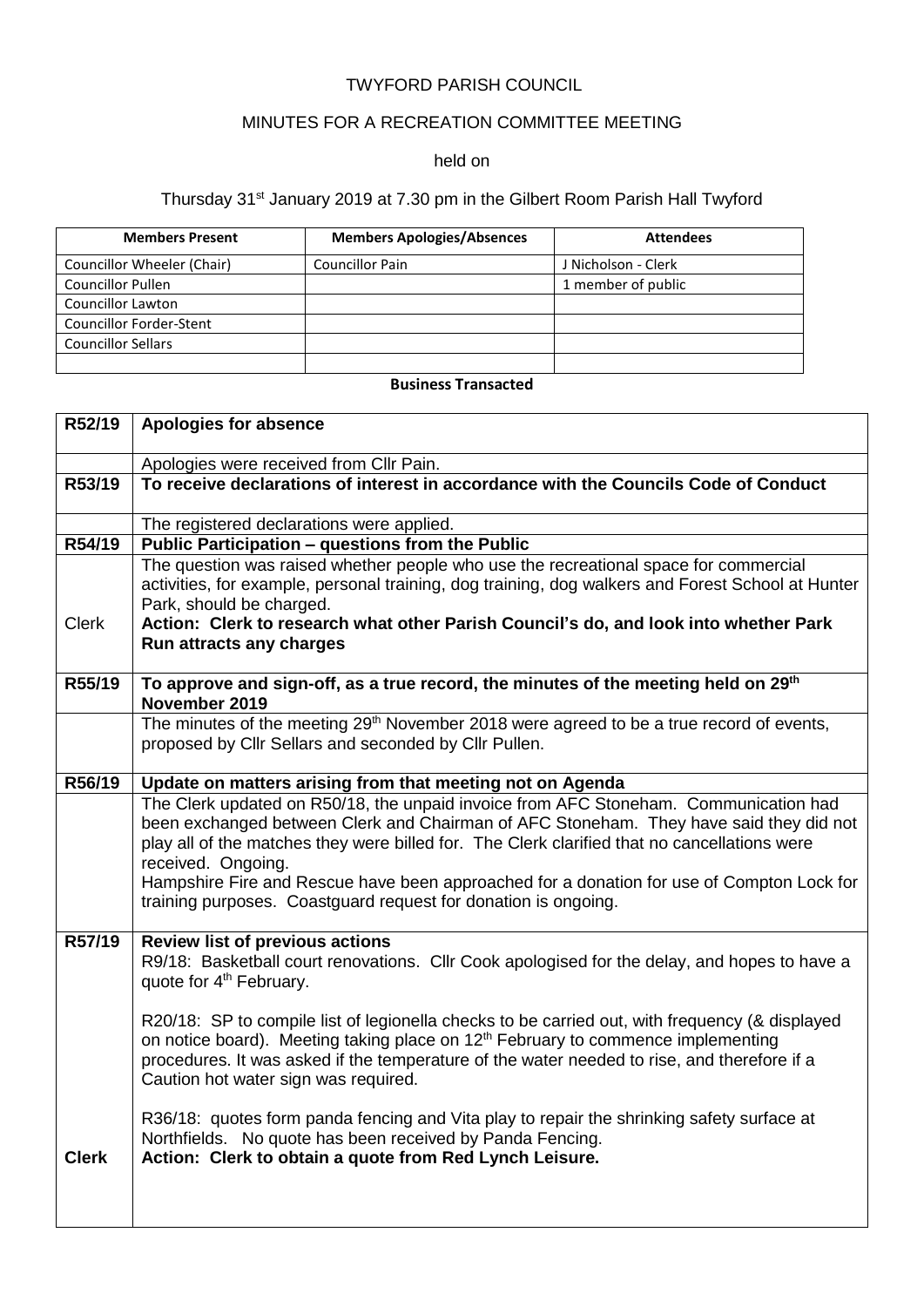| <b>CIIr</b><br><b>Cook</b> | The fencing around the play area at Hunter Park has been completed by Clint. The wooden<br>bins have also been repaired by Clint, and replacements will need to be sought in the long<br>term.                                                                                                                            |
|----------------------------|---------------------------------------------------------------------------------------------------------------------------------------------------------------------------------------------------------------------------------------------------------------------------------------------------------------------------|
|                            | Action: Cllr Cook to request no dog poo signs to go onto the wooden bins from David<br>Ingram.                                                                                                                                                                                                                            |
|                            | CIIr Cook to also ask David Ingram whether wooden bins are available to purchase<br>through the Council at a reduced rate (to replace the wooden bins at Hunter Park).                                                                                                                                                    |
|                            | R49/18: Clerk and Cllr Pullen have saved the risk assessment to a shared site, but editing of<br>the document is still being tested.                                                                                                                                                                                      |
|                            | R50/18: updated above. Clerk thanked Mr and Mrs Cook for the rubble.                                                                                                                                                                                                                                                      |
| R47/18                     | Review the CIL applications for capital project expenditure in 2019 / 2020                                                                                                                                                                                                                                                |
| <b>Clerk</b>               | Recreation projects for 2019 / 2020 are listed as: basketball court renovation, pavilion<br>refurbishment, creation of strategy for play equipment / open space, footpath 12 retarmacked.<br>Action: Clerk to submit the application forms for the listed projects.                                                       |
| R59/19                     | Review fees for football and cricket pitch hire for 2019 / 2020 seasons                                                                                                                                                                                                                                                   |
|                            | The Clerk had researched charges of local pitch hire, and presented the comparison to<br>Twyford. It was agreed to keep charges the same, with the following exceptions:<br>Add £50 to corporate cricket hire                                                                                                             |
|                            | Add a stated price of £5 for junior cricket practice (without pavilion)<br>Keep £10 an hour for pavilion hire, but ensure at time of booking that setting up and<br>clearing away time for is paid for.                                                                                                                   |
|                            | It was clarified that Twyford Cricket Club discount period has now ended.                                                                                                                                                                                                                                                 |
|                            | The above was proposed by Cllr Lawton and seconded by Cllr Sellars.                                                                                                                                                                                                                                                       |
| <b>Clerk</b>               | Action: Clerk to clarify the charges for next season to Twyford and Fair Oak cricket<br>club.                                                                                                                                                                                                                             |
|                            | Action: Clerk to promote the pavilion as a venue for hire on TIS (clarify the capacity of<br>the venue)                                                                                                                                                                                                                   |
| R60/19                     | Consider pavilion maintenance expenditure for 2019 / 2020                                                                                                                                                                                                                                                                 |
|                            | The priority for pavilion maintenance is the replacement of the split vinyl flooring in the shower,<br>and decorating the external access road side of the pavilion.<br><b>Actions:</b>                                                                                                                                   |
| <b>Clerk</b>               | <b>Clerk to obtain quotes</b>                                                                                                                                                                                                                                                                                             |
| <b>SC</b>                  | Cllr Cook to ask Cllr Humby if any grants available through HCC                                                                                                                                                                                                                                                           |
| <b>Clerk</b>               | Clerk to check the sensor light at the end of the pavilion is working properly<br>$\blacksquare$                                                                                                                                                                                                                          |
| <b>Clerk</b>               | Clerk look into the small grants up to £500 for qualification for pavilion<br>$\sim$<br>refurbishment                                                                                                                                                                                                                     |
| <b>SC</b>                  | CIIr Cook is attending Winchester sport and physical activity alliance awards this week.<br>Action: Cllr Cook to see if any contact at the event can help the Parish Council create<br>the Twyford open space strategy.                                                                                                   |
|                            |                                                                                                                                                                                                                                                                                                                           |
| R61/19                     | Review future pavilion / pitch bookings, and consider options to increase hires                                                                                                                                                                                                                                           |
| <b>Clerk</b>               | It was decided to set a date for an open morning at the pavilion, and publicise it on TIS and<br>TwaT. Invite the village to come and look at the facilities, and offer refreshments. Clerk to also<br>link in with messy church, Tots and play group to promote the facilities.<br>Action: Clerk to promote open morning |
|                            |                                                                                                                                                                                                                                                                                                                           |